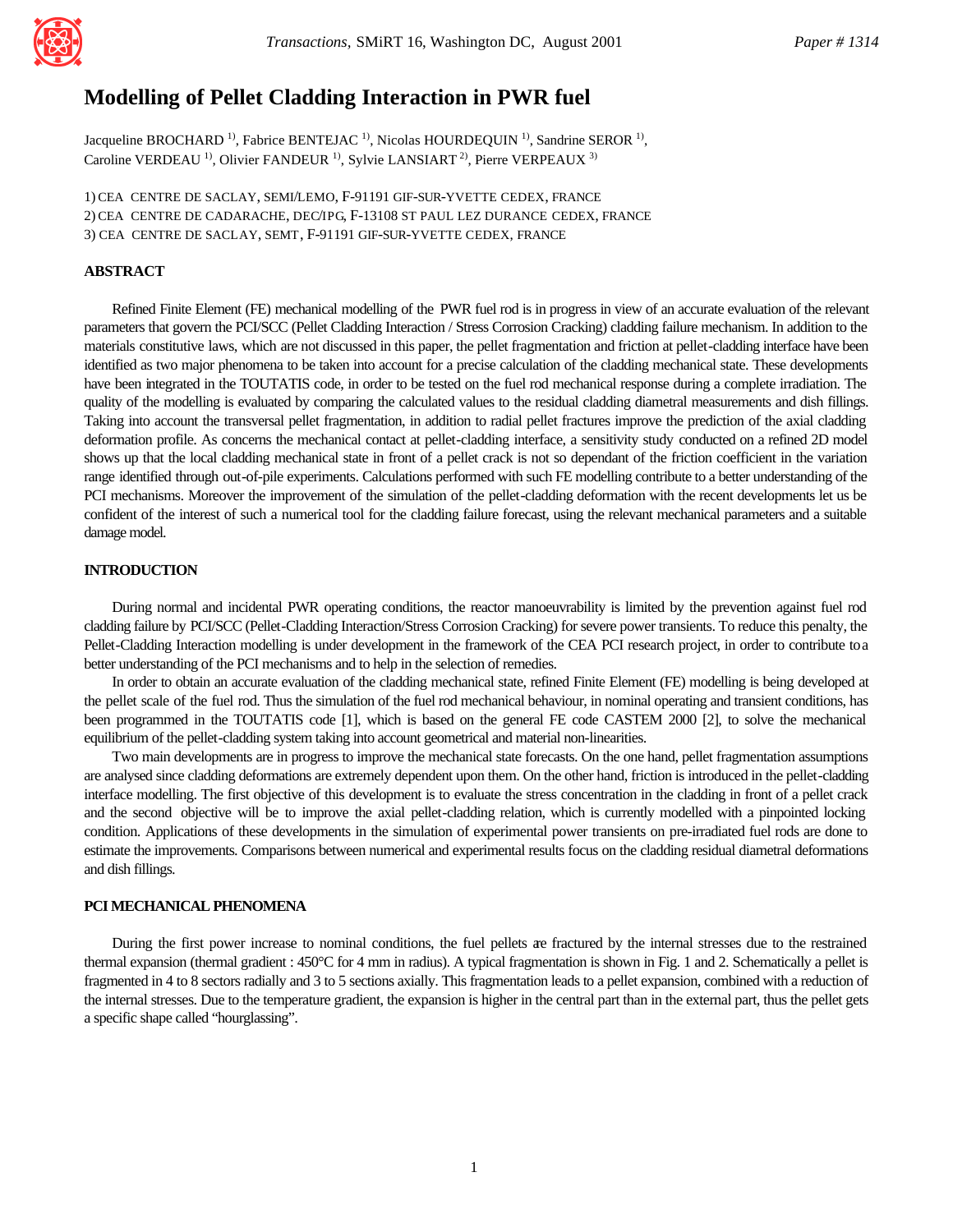At the beginning of the irradiation, the cladding is subjected to the differential pressure (coolant pressure minus internal gas pressure) and creeps in compression due to this loading. Progressively the pellet-cladding gap closes under the combined effect of the cladding creep and the pellet swelling induced by fission product accumulation. Due to the hourglassing pellet shape, the first contact occurs at the interpellet level where the gap is the lowest. Between the inter-pellet planes, the cladding continues to creep up to take the exact pellet shape. This mechanism has been correlated with the remanent "primary" ridges identified on the cladding diametral measurements after irradiation.



**Fig. 1 Transversal macrography of a fuel rod irradiated for two annual PWR operating cycles Fig. 2 Axial macrography of a fuel rod irradiated for two** 



**annual PWR operating cycles**

While the gap closes, the cladding, initially loaded in compression, progressively gets in contact with the pellets and becomes loaded in tension. The tensile stress increases slowly up to about 20 to 30 MPa, which corresponds to an equilibrium value, according to the cladding creep rate and the pellet swelling rate. So, in nominal conditions, the cladding easily accommodates the pellet swelling kinetic by a neutron flux activated creep deformation : the cladding is loaded by low PCI.

During transients (power ramps), the thermal gradient largely and quickly increases to reach within a few minutes a value almost three times higher than the nominal value (1200°C for 4 mm in radius). The corresponding pellet dilatation leads to a strong pellet thrust on the cladding. So, high tensile stresses are induced in the cladding, which cannot easily accommodate by viscoplasticity such a thermal expansion. Meanwhile, due to the high temperatures, the fuel viscoplasticity is also activated in the pellet centre and leads to a progressive filling of the transversal cracks as well as the dishings. The fuel creep has been identified on macrographies (Fig. 3) and is correlated with the formation of "secondary" ridges at the median pellet plane level (Fig. 4). In such strong PCI conditions, the mechanical state of the pellet-cladding system is no more governed by the pellet deformation. In fact, the stiffnesses of the fragmented pellets and the cladding are no more so different and the strong cladding mechanical pre-stressing contributes to unbend the fragmented pellets. The high tensile stresses combined with a chemically aggressive environment (corrosive fission products) may lead to a cladding failure by a PCI/SCC mechanism [4] [8] (Fig. 5). Consequently, PCI is taken into account in fuel rod design to avoid such a risk for power transient of class 2 incident.

During the hold period at Ramp Terminal Level (RTL), the fuel gaseous swelling, activated by the high temperatures, also increases the pellet expansion. This phenomenon is all the more significant that the power level and the fuel burnup are high and the hold period long. However, its kinetic is low in comparison with the instantaneous thermal dilatations and thus its contribution to the PCI/SCC mechanism is less important since cladding failures generally occur in the first minutes at RTL.

Last point to be mentioned is the fast stress relaxation in the cladding during the hold period at RTL. Consequently, the intensity of the PCI quickly decreases during the first minutes at RTL, what is to correlate with the fact that cladding ruptures, when they occur, happened shortly after the power peak. Typically, for a rod irradiated for two annual PWR operating cycles and subjected to a power increase from 200 to 450W/cm in 2.5 min., the stress reaches a maximal value of 350MPa and then decreases quickly, to becomes lower than 210MPa after 7 min. at RTL (Fig. 6).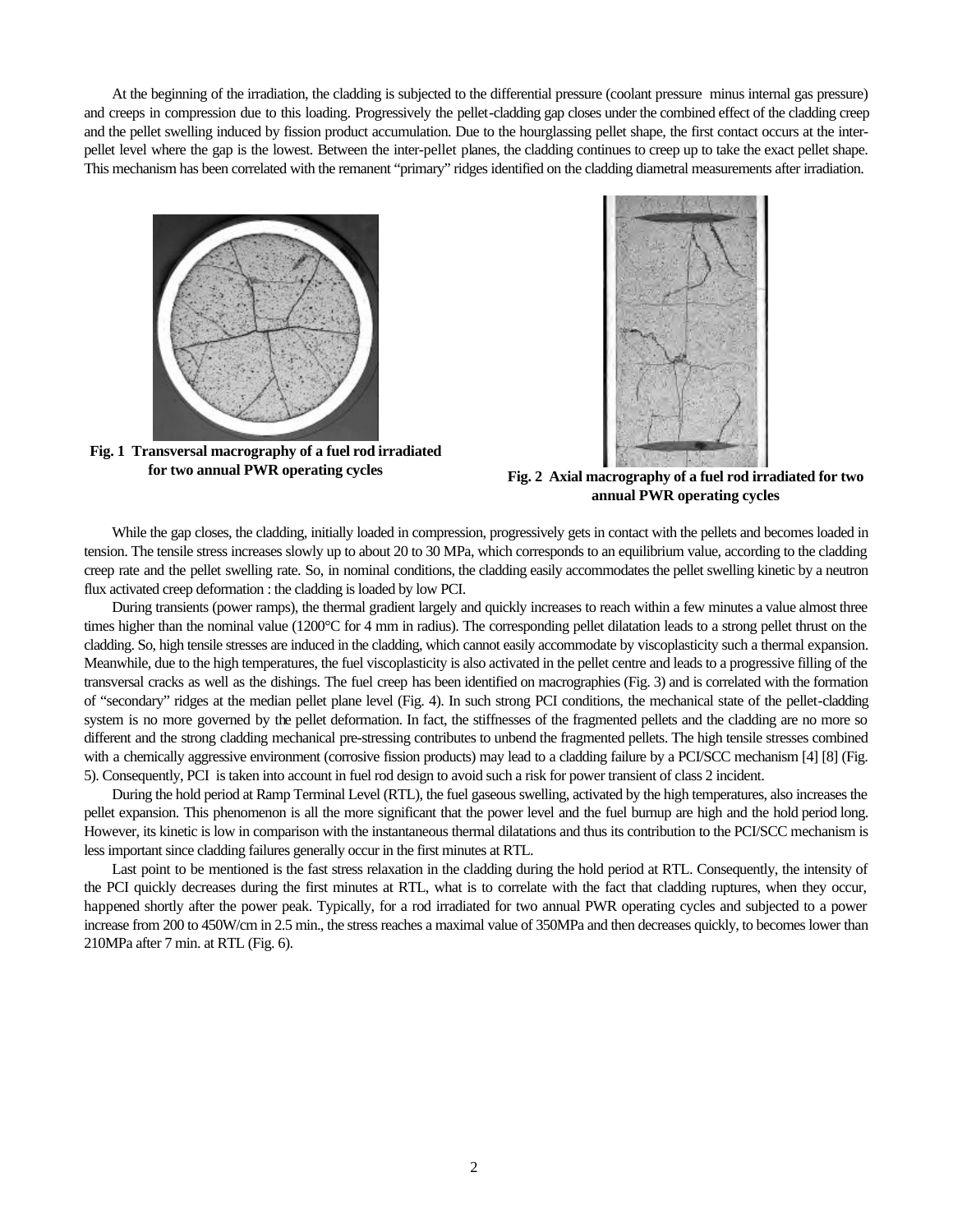

 **Fig. 3 Axial macrography of a fuel rod irradiated for two annual PWR operating cycles and subjected to a power ramp until 45.7 kW/m maintained almost 7 min. at RTL**



**Fig. 5 SCC cladding failure**



**Fig. 4 Diametral measurements before and after a power ramp test (45.7 kW/m, 7 min at RTL) for a fuel rod irradiated for two annual PWR operating cycles. Zoom on the axial level which experienced maximal power.**



**stress as function of time during a power ramp test**

## **THE TOUTATIS CODE**

The main objective of the TOUTATIS code is to propose the modelling and computing scheme suitable for an accurate simulation of the cladding mechanical behaviour in PCI conditions, taking into account material and geometrical non-linearities such as:

- $\triangleright$  fuel creep activated by fissions or by high temperatures in the pellet centre
- $\triangleright$  cladding viscoplasticity activated by the fast neutron flux or by high stresses
- $\triangleright$  contacts between surfaces warped by the thermal gradient (lateral surfaces or bases of a pellet fragment)

To model all these non-linearities, FE discretization and non-linear resolution algorithms are required to solve the mechanical equilibrium of the pellets-cladding system. Thus, in TOUTATIS, the general FE code CASTEM 2000 developments are used to elaborate a computing scheme applicable for a complete simulation of the mechanical behaviour of pellet-cladding system in nominal and transient conditions (i.e. soft and strong PCI conditions), using 2D or 3D discretizations of a fuel rod at the pellet scale.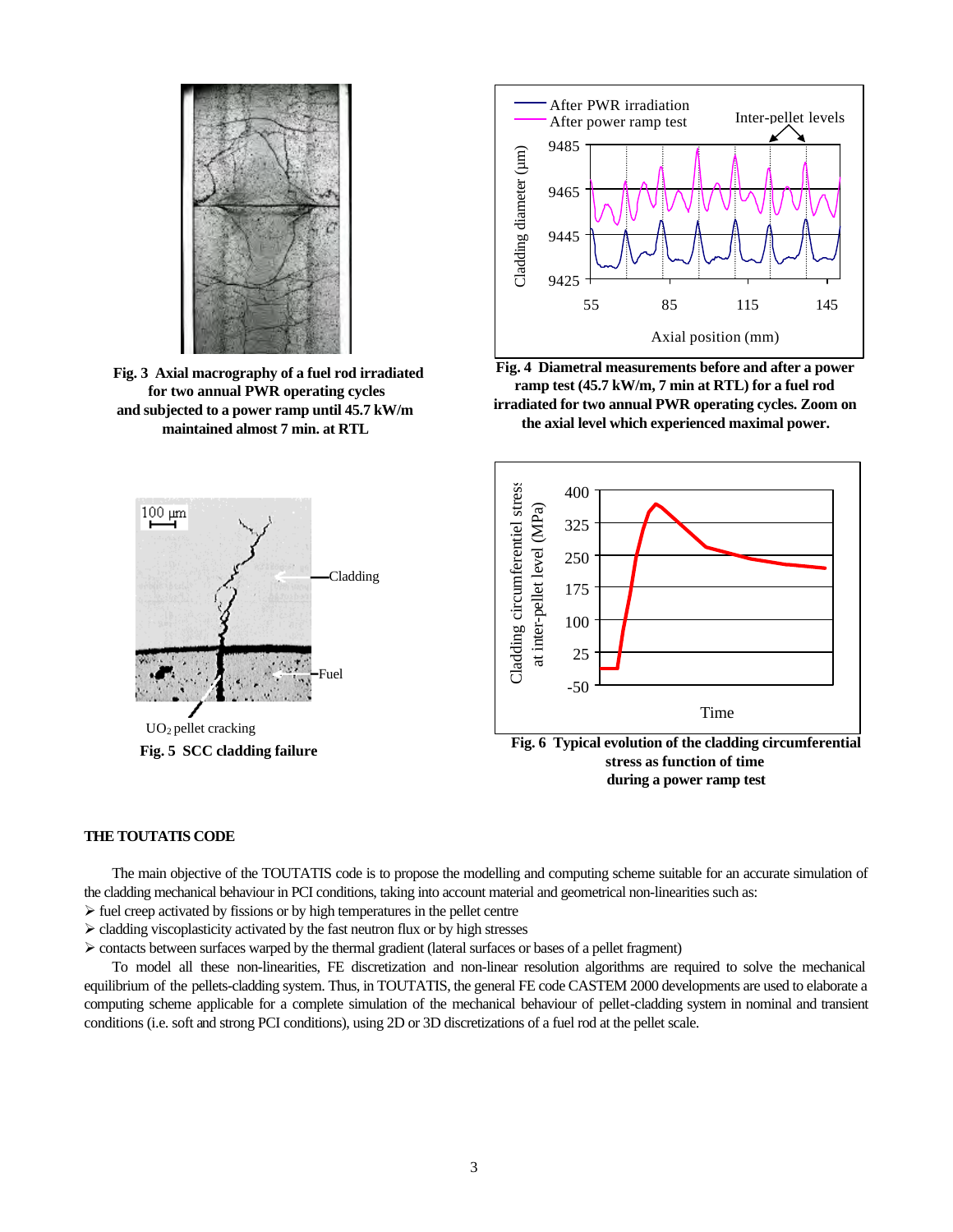Using the FE method, the mechanical equilibrium is obtained by the resolution step by step of the following equations system :

K(T,X)  $ΔU=ΔF<sub>external</sub> + ΔF<sub>inelastic</sub> + additional equations for boundary conditions and unilateral contacts,$ 

with U nodal displacement vector

 $K(T,X)$  stiffness matrix, function of temperature T and irradiation parameters X

Fexternal pressure forces, effects due to thermal dilatation and swelling

F<sub>inelastic</sub> inelastic forces due to the non-linear material behaviours

Where the non-linear material behaviours are described by constitutives laws :  $d\varepsilon_{\text{inelastic}}/dt=f(\sigma,\varepsilon_{\text{inelastic}},V,T,X)$ 

with V internal variables

and  $\Delta \varepsilon = \Delta \varepsilon_{\text{elastic}} + \Delta \varepsilon_{\text{inelastic}} + \Delta \varepsilon_{\text{thermal}} + \Delta \varepsilon_{\text{swelling}}$ 

 $\Delta \sigma = H \Delta \varepsilon_{\text{elastic}}$  with H: Hooke matrix

Since the pellet-cladding system accumulates inelastic deformations, especially with the formation of the "primary" ridges on the cladding, its initial state before a power ramp has to be taken into account for an accurate prediction of the mechanical state during the transient. In consequence, the computing scheme [7] developed in the TOUTATIS code is based on a complete simulation of the fuel rod irradiation in nominal and transient conditions.

The main phenomena taken into account within the TOUTATIS code are:

- in nominal conditions: thermal dilatation, in-pile fuel densification and fuel swelling, cladding creep under the coolant/rod differential pressure, evolution of the fuel-cladding gap thermal conductance, PCI which involves the formation of ridges on the cladding at pellet interfaces;

- in transient conditions: intensification of PCI due to the fuel temperature increase, internal fuel creep and cladding viscoplasticity under high stresses.

Since the development of the first  $2D(r,z)$  discretization [5], more accurate modellings have been developed and still are in progress. In the current version [6], the 3D modelling presents the following characteristics :

-to take into account the fragmentation due to nominal conditions, fuel pellets are assumed to be pre-fractured into equal fragments (classically four or eight) by radial cracks extending to the fuel center line, this hypothesis being acceptable since fuel fracture occurs at the early stage of irradiation. This idealized fracture pattern has been suggested by radial macrographies (Fig. 1);

- using suitable boundary conditions, the discretization is limited to one quarter of a pellet fragment and the associated cladding portion (Fig. 7). By symmetries, this volume can be considered as representative of the total rod.

- concerning the mechanical conditions at pellet-cladding interface, the imposed relations are:

. contact without friction in the circumferential direction

. no axial relative movement between pellets and cladding at mid-pellet level when contact is established.

For the simulations presented afterwards, material properties and models used are those detailed in [1].



**Fig. 7 3D discretization of ¼ fragment for a pellet supposed radially fragmented in 8 equal sectors and corresponding boundary conditions**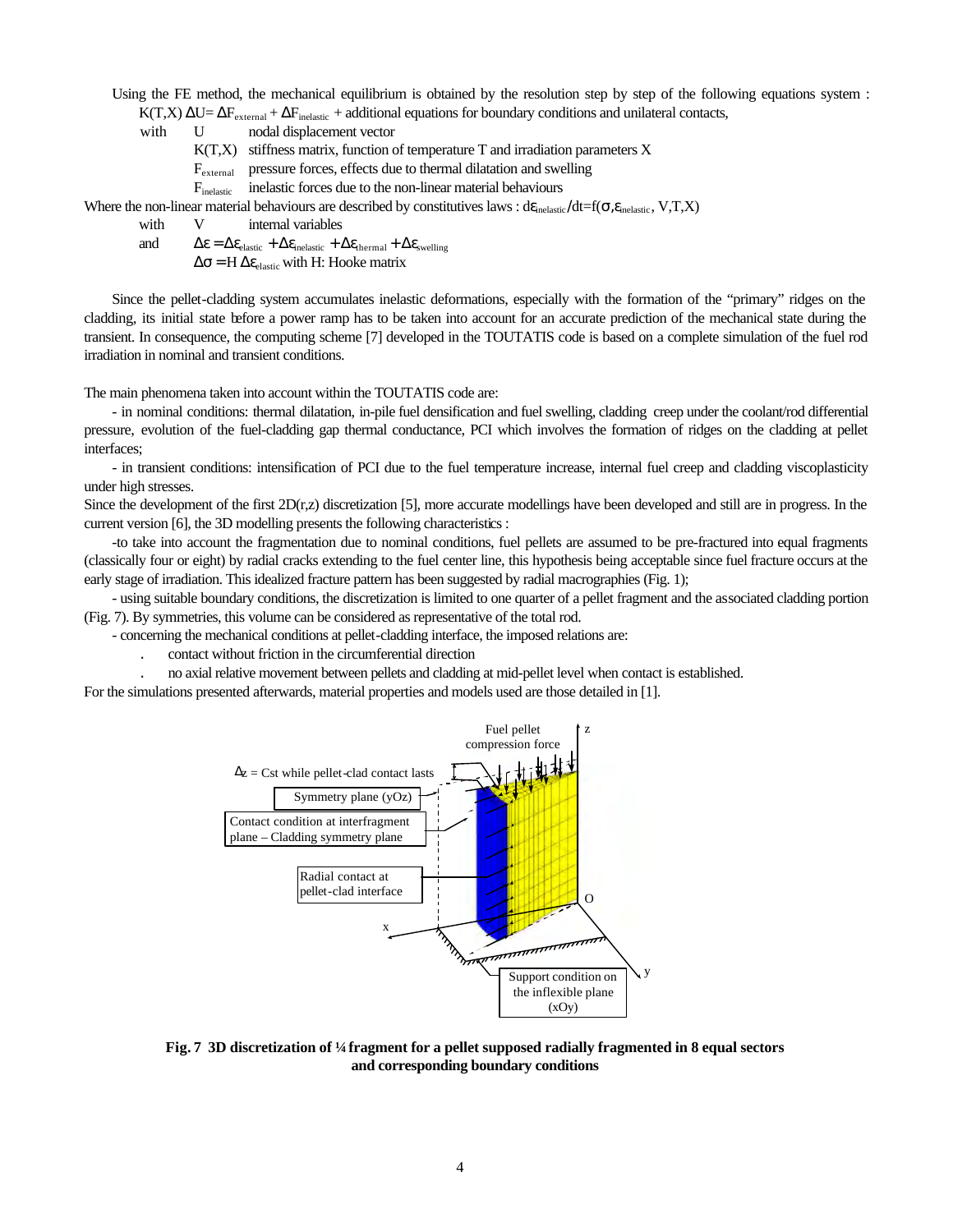#### **FRAGMENTATION MODEL DEVELOPMENT**

Many computations have now been done using the current 3D model with radial fragmentation which proves to give more accurate results than the 2D(r,z) unfragmented model. In fact, two main limitations have been identified for the 2D model:

- the overestimation of the stress gradient using the unfragmented model leads to an activation of the creep mechanism in the pellet center zone even in nominal conditions. Consequently, the calculation predicts a partial dish filling after two annual cycle base irradiation (15% dish filling for applications presented in [6]), whereas no dish filling is observed on macrographies;

- the monobloc cylinder configuration represented by the unfragmented model leads to overestimate the pellet cylinder stiffness and restrain pellet global deformation mechanisms. Consequently, on the one hand the displacement controlled mechanism imposed by the pellets on the cladding is excessive; on the other hand the bending mechanism of the pellet fragment is not reproduced and the "secondary" ridges are not represented.

But, even if the radially fragmented 3D model seems to be more accurate than the 2D(r,z) model, it presents an artifact since secondary ridges are proved to be overestimated in comparison with measured values [6]. In fact, due to the inelastic strain accumulation in the pellet during the irradiation, the pellet gets a barrel shape after unloading and, consequently, the pellet remains in contact with the cladding at mid pellet level. This remanent PCI leads to the formation of secondary ridges in the elastic range (Fig. 8).

In order to verify if this artefact is correlate or not to the account of the transversal pellet fracture, new calculations have been recently performed with the 3D model, considering both radial and transversal fragmentations: the pellet is assumed fractured by eight radial cracks and three transversal cracks extending to the fuel center line.



**Fig. 8 Pellet global deformation mechanism**







**Fig. 9 Radial distribution of the axial stress in the pellet for nominal conditions**



As for the pellet radial fracture, the axial fragmentation leads to a pellet expansion combined with a reduction of the axial internal stresses (Fig. 9). Moreover the reduced length of each single fragment compared to the whole pellet induces a slight reduction of the barrel effect and the secondary ridge amplitude after unloading (Fig. 10 and 11). Another interesting point is the evolution of the hourglassing effect. During the base irradiation, when the pellet-cladding gap is opened, both mid-pellet level and inter-pellet level fragments present an hourglassing shape since the global axial pellet deformation is not restrained. Whereas during the power ramp, the strong pellet-cladding contact limits radial but also axial pellet deformations. As a result, the hourglassing effect is driven back to the pellet basis where the dishes allow an axial deformation. Finally, the deformation of the system including axially fragmented pellets clearly shows a significant reduction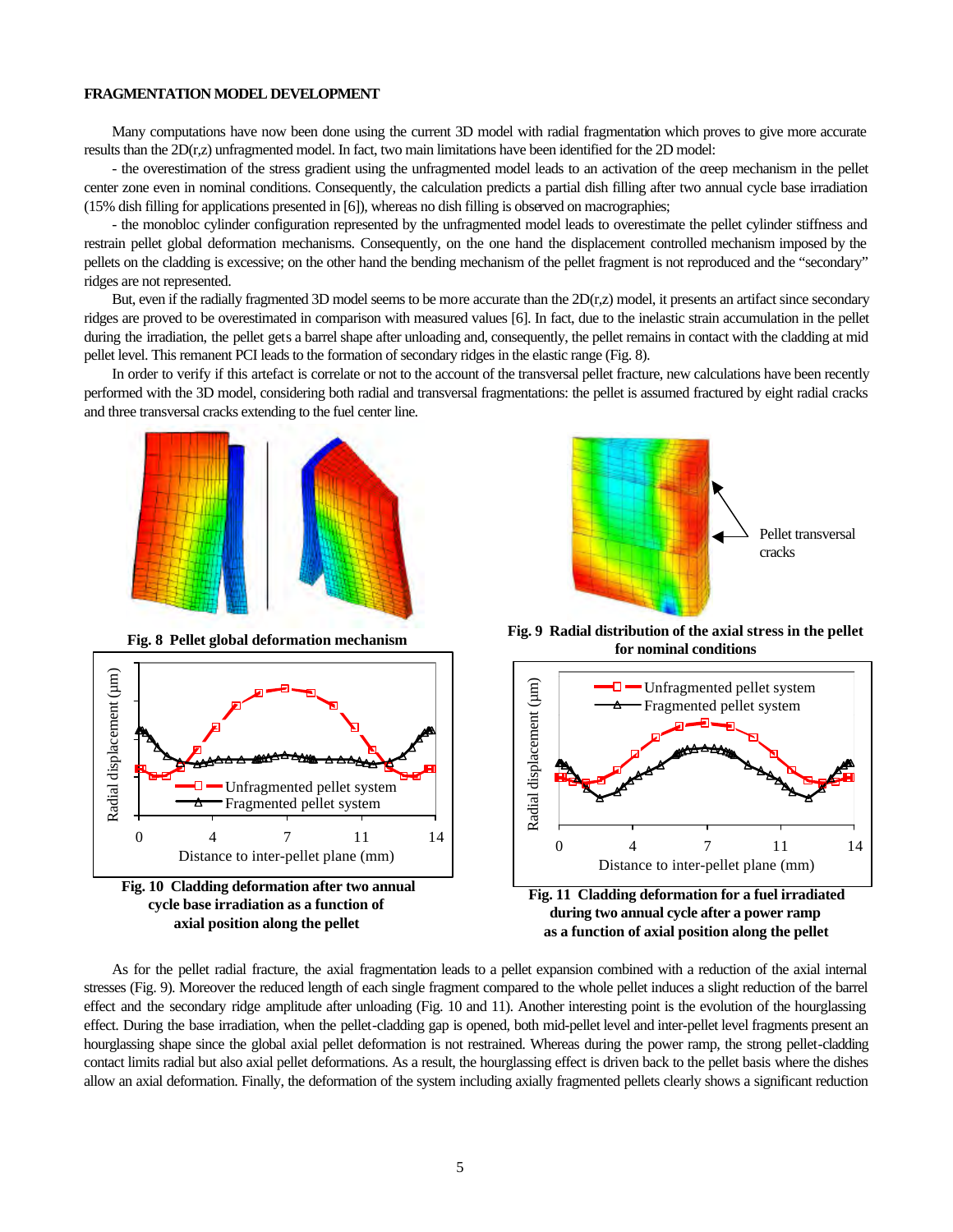of the mid-pellet overdeformation although there is still a slight PCMI effect at this location. Thus, the computed deformations present a better agreement with experimental values.

# **CONTACT WITH FRICTION AT PELLET-CLADDING INTERFACE**

During a severe transient, under the combined effects of the high tensile stresses due to PCI and corrosive fission products, Stress Corrosion (SCC) typical cracks may appear primarily in front of radial cracks of the pellets, at the precise point where the stress values and the amounts of corrosive fission products are maximum [3] (Fig. 5).

The forecast of the failure mechanism requires an accurate calculation of the relevant parameters, such as stress, strain and strain rate, in the failure zone. Thus, both pellet fragmentation and pellet-cladding contact with friction have to be introduced in the modelling.

As concerns the pellet-cladding contact with friction, the classical Coulomb law is considered. On the one hand, a bibliography of pellet-cladding friction coefficient measurements has been carried out in order to determine its variation range. On the other hand, a 2D(r,θ) model has been developed to study the influence of this parameter on the cladding mechanical state.

#### **Bibliography of pellet-cladding friction coefficient measurements**

The experimental set-up used by most of the authors [9] [10] [13] consists in characterizing a plane-plane interface, either with a pellet basis in contact with a Zircaloy plane sample, or with a UO<sub>2</sub> disk between two Zircaloy disks or vice-versa. However, Nakatsuka and al. [11] [12] have analysed the contact between two concentric surfaces, which is the most representative of the real fuel rod geometry. Most of the characterizations have been achieved out-of-pile, the results given in [13] seem to be the single experiments performed in-pile.

Different experimental conditions or material surface qualities have been considered by the authors to evaluate their influence on the friction coefficient. Table 1 summarizes the compilation results for out-of-pile experiments at high temperature, considering only influential parameters. Finally the variation range is not so important since the friction coefficient ranges from  $\mu = 0.4$  to  $\mu = 0.69$ . However in-pile experiments results are shifted to upper values :  $0.4 \leq \mu \leq 1.2$ . In the experimental conditions the most representative of a power transient in a PWR fuel rod (T≈ 350°C;  $P_{contact} = 100 MPa$ ), the results obtained are : 0.47  $\leq \mu \leq 0.60$  [11].

|            | Material conditions         |                      |                         |                                | <b>Experimental conditions</b> |                     |                         |
|------------|-----------------------------|----------------------|-------------------------|--------------------------------|--------------------------------|---------------------|-------------------------|
| References | Fuel<br>material            | Cladding<br>material | Fuel surface conditions | Cladding surface<br>conditions | Temperature                    | Contact<br>pressure | Friction<br>coefficient |
| $[9]$      | $ThO2$ -<br>UO <sub>2</sub> | $Zy-4$               | As-fired                | 64 RMS                         | 400 °C                         | 3.45 MPa            | 0.62                    |
|            |                             |                      |                         | 16 RMS                         |                                |                     | 0.66                    |
|            |                             |                      |                         | Pre-oxidized                   |                                |                     | 0.69                    |
|            |                             |                      | Polished                | 64 RMS                         |                                |                     | 0.62                    |
|            |                             |                      |                         | <b>16 RMS</b>                  |                                |                     | 0.65                    |
|            |                             |                      |                         | Pre-oxidized                   |                                |                     | 0.61                    |
|            |                             |                      | Ground                  | 64 RMS                         |                                |                     | 0.61                    |
|            |                             |                      |                         | <b>16 RMS</b>                  |                                |                     | 0.64                    |
|            |                             |                      |                         | Pre-oxidized                   |                                |                     | 0.65                    |
|            |                             |                      | Craze-crack             | 64 RMS                         |                                |                     | 0.66                    |
|            |                             |                      |                         | <b>16 RMS</b>                  |                                |                     | 0.67                    |
|            |                             |                      |                         | Pre-oxidized                   |                                |                     | 0.68                    |
| [10]       | UO <sub>2</sub>             | $Zy-2$               | roughness = $2-3 \mu m$ |                                | 400 °C                         | 14-18 MPa           | $0.47 \pm 0.07$         |
| [11]       | UO <sub>2</sub>             | $Zy-2$               | roughness $= 1 \mu m$   | Autoclaved                     | $300^{\circ}$ C                | 98.1 MPa            | $0.52 \pm 0.05$         |
|            |                             |                      |                         | Bright-etched                  |                                |                     | $0.55 \pm 0.05$         |
| $[12]$     | $Al_2O_3$                   | $Zy-2$               |                         | Autoclaved                     | 400 °C                         | 98.1 MPa            | 0.51                    |

#### **Table 1. Compilation of the friction coefficient measured in out-of-pile conditions**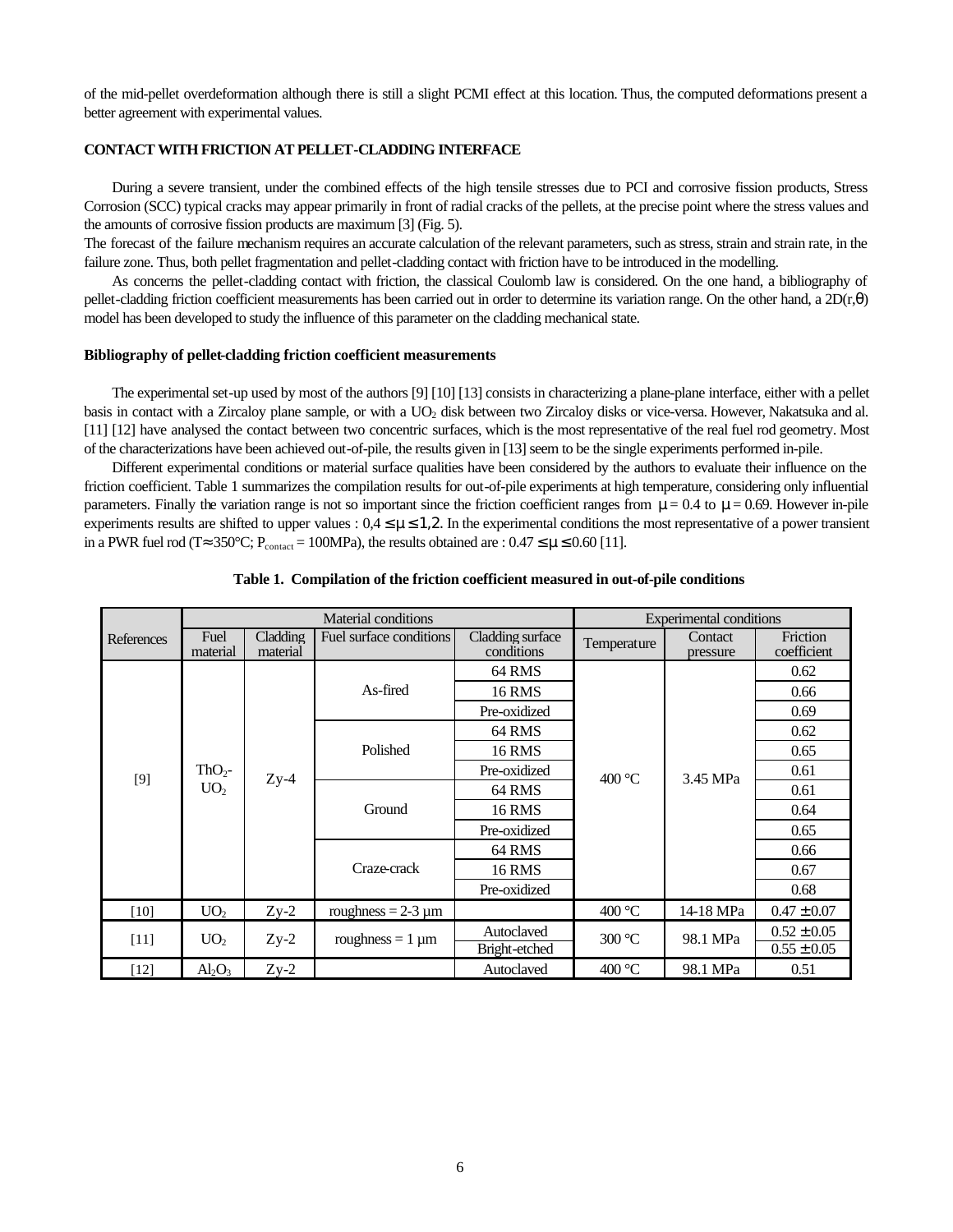#### **2D (r , q, q ) model and sensitivity study**

In order to easily perform sensitivity studies, a  $2D(r,\theta)$  model, with both radial fragmentation and friction at pellet-cladding interface, has been developed. A generalized plane strain condition is considered in order to be the most representative of the mid-pellet conditions. For a pellet supposed radially fragmented in 8 sectors and taking into account symmetry conditions, 1/16 pellet is modelled with the corresponding cladding portion (Fig. 12). The out-of-plane condition is a uniform displacement. Before pellet-cladding contact, pellet and cladding axial displacements are independent. When the contact is detected, the axial condition is modified to impose that there is no axial relative movement between pellet and cladding.

To analyse the influence of the friction coefficient value on the cladding mechanical state, an irradiation has been simulated with this model on a two cycle equivalent fuel rod (reduced cladding-fuel initial gap, adapted constitutive laws and thermal conductivity) : a conditioning period of 24 hours at 15 kW/m and a power ramp up to 42 kW/m at 10 kW/m/min with a hold period of 2 hours at RTL. Several calculations have been performed with friction coefficient values ranging from  $\mu = 0$  to  $\mu = 2$ . A typical deformed shape of the pellet-cladding system is visualised on Fig. 13 : the fragment bulging due to the radial thermal gradient (schematically presented on Fig. 12) is limited by the contact with friction, which induces a hoop stress concentration at the cladding inner surface in front of the pellet crack. A significant strain concentration is induced in the same spot by this pellet restrained deformation, as an example the strain amplification is equal to 4 for μ = 0.52 (Fig. 14). Figure 15 presents the circumferential stress in the cladding, in front of a pellet crack, measured to the current value as function of the friction coefficient. In the variation range of the out-of-pile friction coefficient, the stress concentration does not vary in an important way. The same result is obtained for the inelastic hoop strain.



**Fig 12 Schematic of the represented part** with the  $2D(r, \mathbf{q})$  model







**Fig 13 Hoop stress and contact forces on a typical deformed shape using the 2D(r,qq ) model**



**Fig 15 Stress concentration and inelastic strain as function of the friction coefficient**